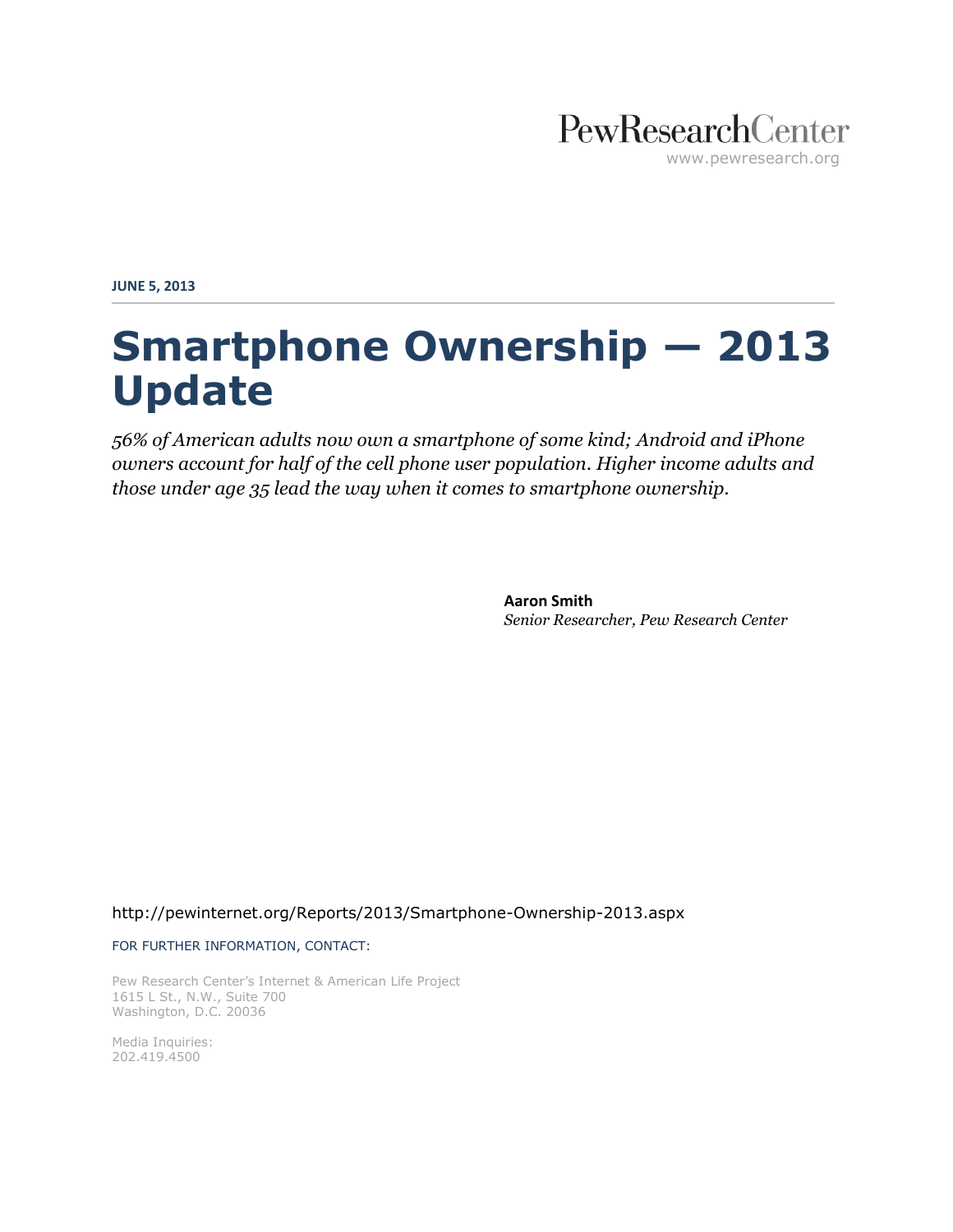# 56% of American adults are now smartphone owners

For the first time since the Pew Research Center's Internet & American Life Project began systematically tracking smartphone adoption, a majority of Americans now own a smartphone of some kind. Our definition of a smartphone owner includes anyone who says "yes" to one—or both—of the following questions:

- 55% of cell phone owners say that *their phone is a smartphone.*
- 58% of cell phone owners say that their phone *operates on a smartphone platform* common to the U.S. market. $<sup>1</sup>$ </sup>

Taken together, 61% of cell owners said yes to at least one of these questions and are classified as smartphone owners. Because 91% of the adult population now owns some kind of cell phone, that means that 56% of *all* American adults are now smartphone adopters. One third (35%) have some other kind of cell phone that is not a smartphone, and the remaining 9% of Americans do not own a cell phone at all.

Changes in smartphone ownership, 2011–2013



*% of all U.S. adults who own…*

**Source:** Pew Research Center's Internet & American Life Project April 26-May 22, 2011, January 20-February 19, 2012, and April 17-May 19, 2013 tracking surveys. For 2013 data, n=2,252 adults and survey includes 1,127 cell phone interviews. All surveys include Spanish-language interviews.

 $\overline{a}$ 

<sup>&</sup>lt;sup>1</sup> This includes anyone who identified their phone as an iPhone, Android phone, Blackberry, or Windows phone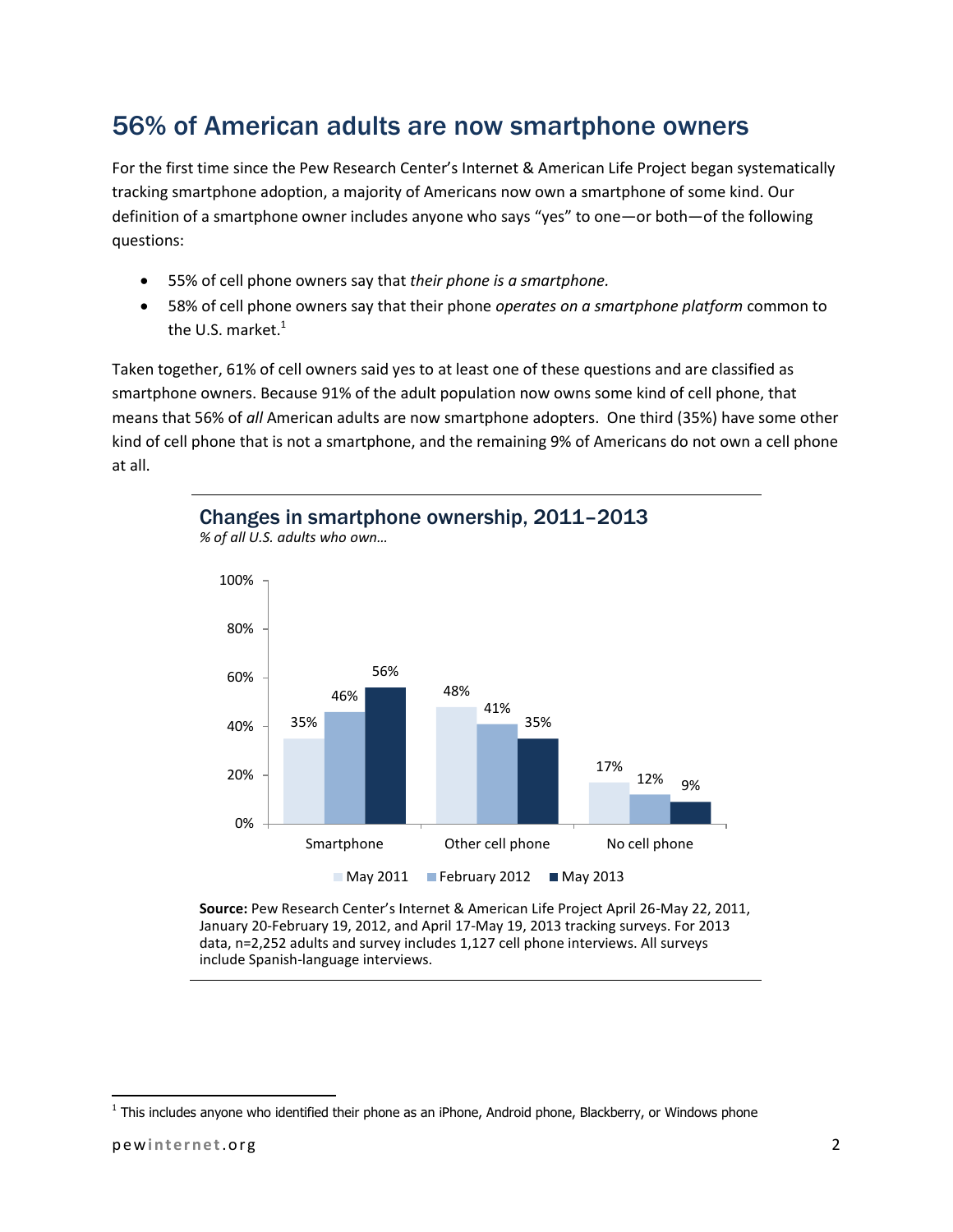## Demographic trends in smartphone ownership

As has consistently been the case since we began measuring smartphone adoption two years ago, ownership is particularly high among younger adults, especially those in their twenties and thirties (although a majority of Americans in their mid-forties through mid-fifties are now smartphone adopters) and those with relatively high levels of household income and educational attainment.

Every major demographic group experienced significant year-to-year growth in smartphone ownership between 2012 and 2013, although seniors—defined as those 65 and older—continue to exhibit relatively low adoption levels compared with other demographic groups. Some 18% of Americans age 65 and older now own a smartphone, compared with 13% in February 2012.

## Smartphone ownership by demographic group gender, age, race/ethnicity

|                |                                 | Own a smartphone     |  |  |  |
|----------------|---------------------------------|----------------------|--|--|--|
|                | All adults (n=2,252)            | 56%                  |  |  |  |
| Gender         |                                 |                      |  |  |  |
| a              | <b>Men</b> $(n=1,029)$          | 59 <sup>b</sup>      |  |  |  |
| $\mathsf b$    | <b>Women</b> $(n=1,223)$        | 53                   |  |  |  |
| Age            |                                 |                      |  |  |  |
| a              | 18-24 ( $n=243$ )               | 79 <sup>cdef</sup>   |  |  |  |
| b              | $25-34$ (n=284)                 | $81$ <sup>cdef</sup> |  |  |  |
| C              | 35-44 ( $n=292$ )               | $69$ <sup>def</sup>  |  |  |  |
| d              | 45-54 ( $n=377$ )               | $55^{ef}$            |  |  |  |
| e              | 55-64 ( $n=426$ )               | $39^{\dagger}$       |  |  |  |
| f              | $65+ (n=570)$                   | 18                   |  |  |  |
| Race/ethnicity |                                 |                      |  |  |  |
| a              | White, Non-Hispanic $(n=1,571)$ | 53                   |  |  |  |
| b              | Black, Non-Hispanic $(n=252)$   | $64^\text{a}$        |  |  |  |
| C              | Hispanic $(n=249)$              | 60                   |  |  |  |

*% within each group who own a smartphone*

**Source:** Pew Research Center's Internet & American Life Project, April 17-May 19, 2013 Tracking Survey. Interviews were conducted in English and Spanish and on landline and cell phones. Margin of error is +/-2.3 percentage points based on all adults (n=2,252).

**Note:** Percentages marked with a superscript letter (e.g., <sup>a</sup>) indicate a statistically significant difference between that row and the row designated by that superscript letter, among categories of each demographic characteristic (e.g. age).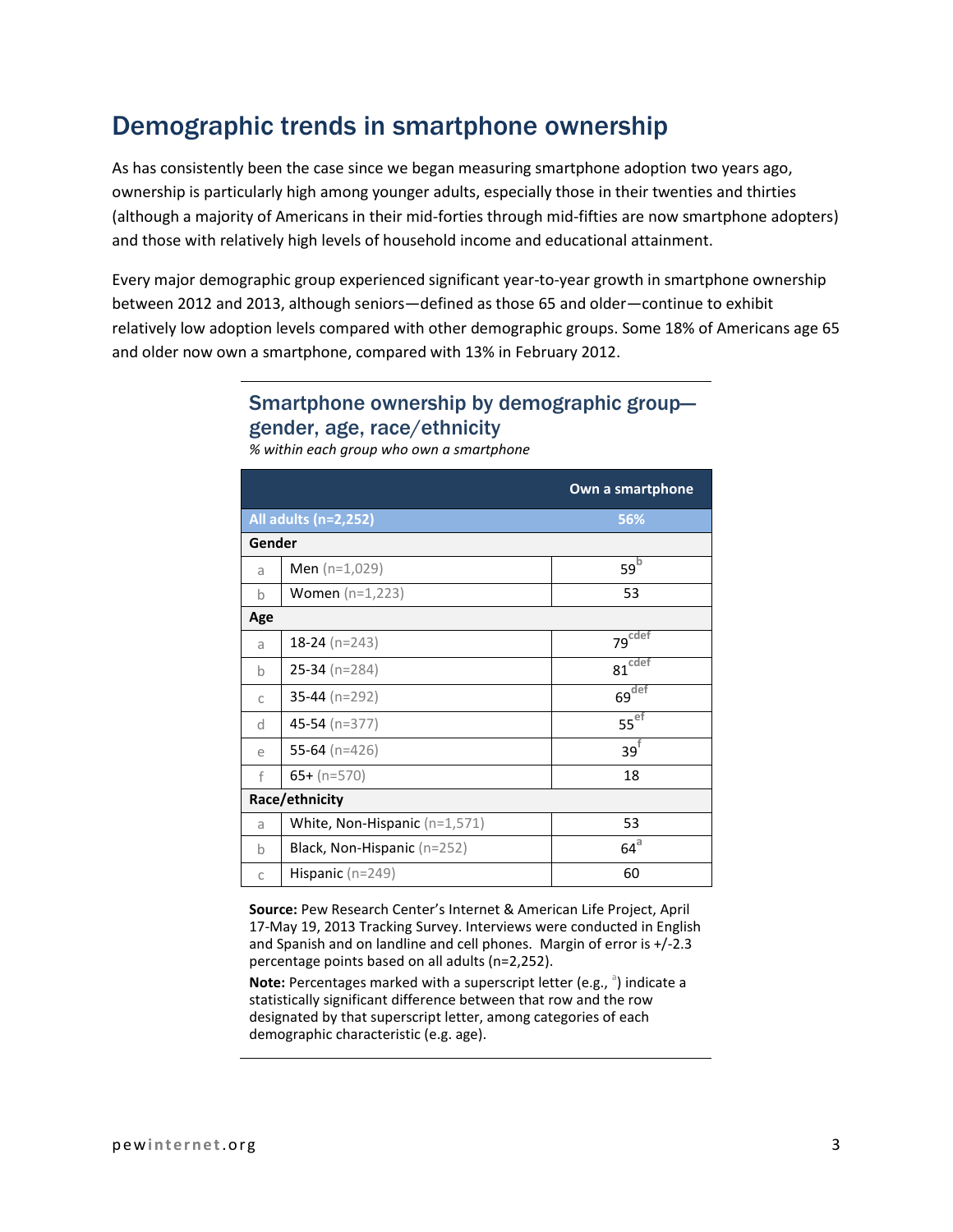## Smartphone ownership by demographic group education, household income, geography

*% within each group who own a smartphone*

|                         |                                      | Own a smartphone      |  |  |  |
|-------------------------|--------------------------------------|-----------------------|--|--|--|
|                         | All adults (n=2,252)                 | 56%                   |  |  |  |
|                         | <b>Education attainment</b>          |                       |  |  |  |
| a                       | Less than high school $(n=168)$      | 36                    |  |  |  |
| b                       | <b>High school grad</b> $(n=630)$    | 46 <sup>a</sup>       |  |  |  |
| $\mathsf{C}$            | <b>Some College</b> (n=588)          | $60^{ab}$             |  |  |  |
| d                       | <b>College +</b> $(n=834)$           | $70^{\overline{abc}}$ |  |  |  |
| <b>Household income</b> |                                      |                       |  |  |  |
| a                       | <b>Less than \$30,000/yr</b> (n=580) | 43                    |  |  |  |
| h                       | \$30,000-\$49,999 (n=374)            | $52^a$                |  |  |  |
| C                       | \$50,000-\$74,999 (n=298)            | 61 <sup>a</sup>       |  |  |  |
| d                       | $$75,000 + (n=582)$                  | 78 <sup>abc</sup>     |  |  |  |
| <b>Urbanity</b>         |                                      |                       |  |  |  |
| a                       | Urban $(n=763)$                      | $59^\circ$            |  |  |  |
| h                       | Suburban $(n=1,037)$                 | $59^\circ$            |  |  |  |
| C                       | <b>Rural</b> ( $n=450$ )             | 40                    |  |  |  |

**Source:** Pew Research Center's Internet & American Life Project, April 17-May 19, 2013 Tracking Survey. Interviews were conducted in English and Spanish and on landline and cell phones. Margin of error is +/-2.3 percentage points based on all adults (n=2,252).

Note: Percentages marked with a superscript letter (e.g., <sup>a</sup>) indicate a statistically significant difference between that row and the row designated by that superscript letter, among categories of each demographic characteristic (e.g. age).

Though growth in smartphone ownership has occurred up and down the economic spectrum, adoption still varies significantly by household income. However, that variation is unevenly distributed across different age groups. Younger adults—regardless of income level—are very likely to be smartphone owners. Conversely, for older adults smartphone ownership is more of an "elite" phenomenon: smartphones tend to be quite prevalent at the upper end of the income distribution but much less common among those with lower income levels.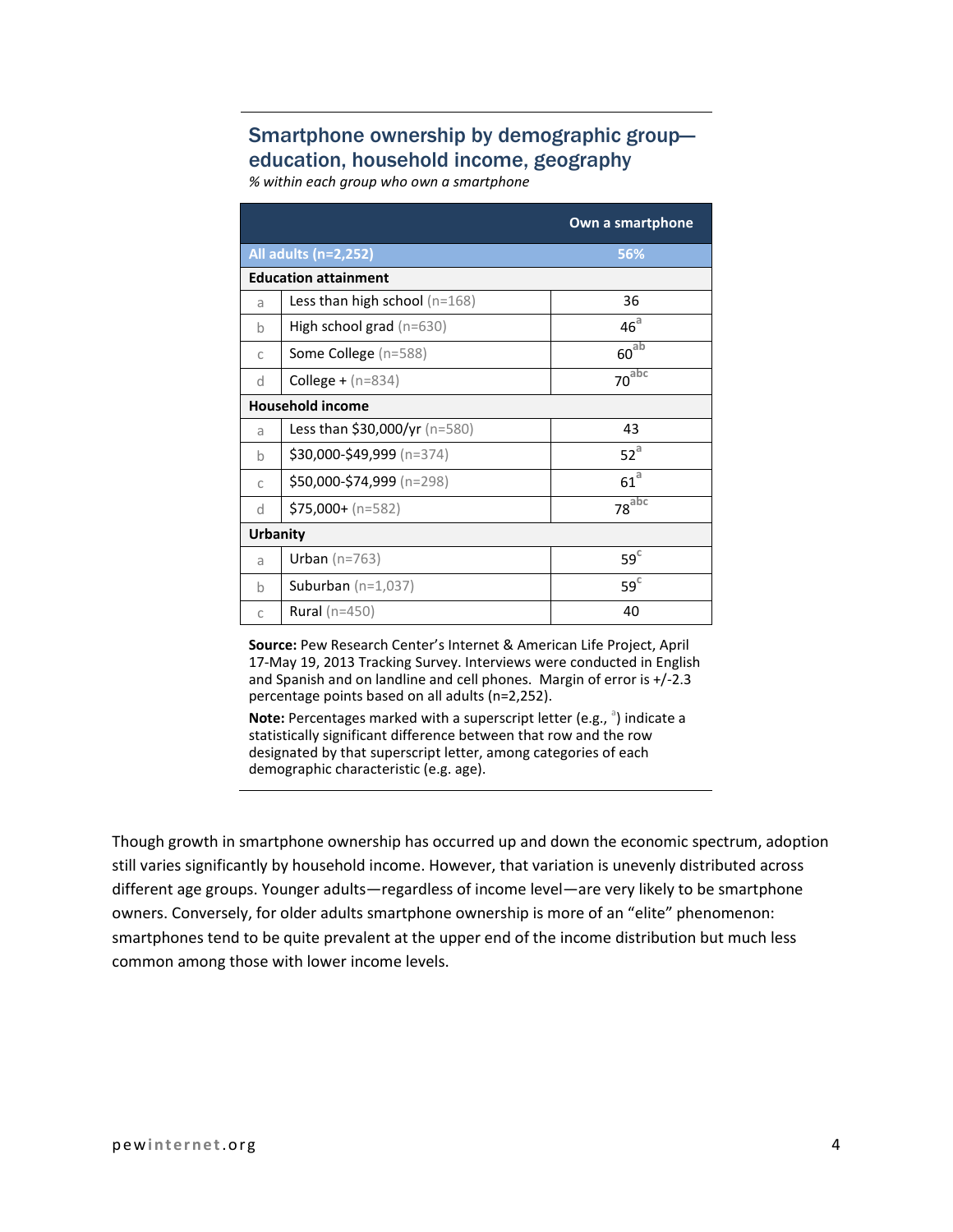#### Smartphone ownership by income/age grouping

*% within each age/income grouping who own a smartphone (example: 77% of 18-29 year olds with an annual household income of less than \$30,000 are smartphone owners)*



**Source:** Pew Research Center's Internet & American Life Project, April 17-May 19, 2013 Tracking Survey. Interviews were conducted in English and Spanish and on landline and cell phones. Margin of error is +/-2.3 percentage points based on all adults (n=2,252).

# Trends in platform adoption

Since 2011, the proportion of cell owners who say they own either an iPhone or an Android device have each grown dramatically. Android owners now represent 28% of all cell owners (up from 15% in May 2011), while iPhone owners now represent 25% of the cell owner population (up from 10% in May 2011). Meanwhile, the proportion of cell owners who say they own a Blackberry device has fallen from 10% in May 2011 to just 4% in our most recent survey.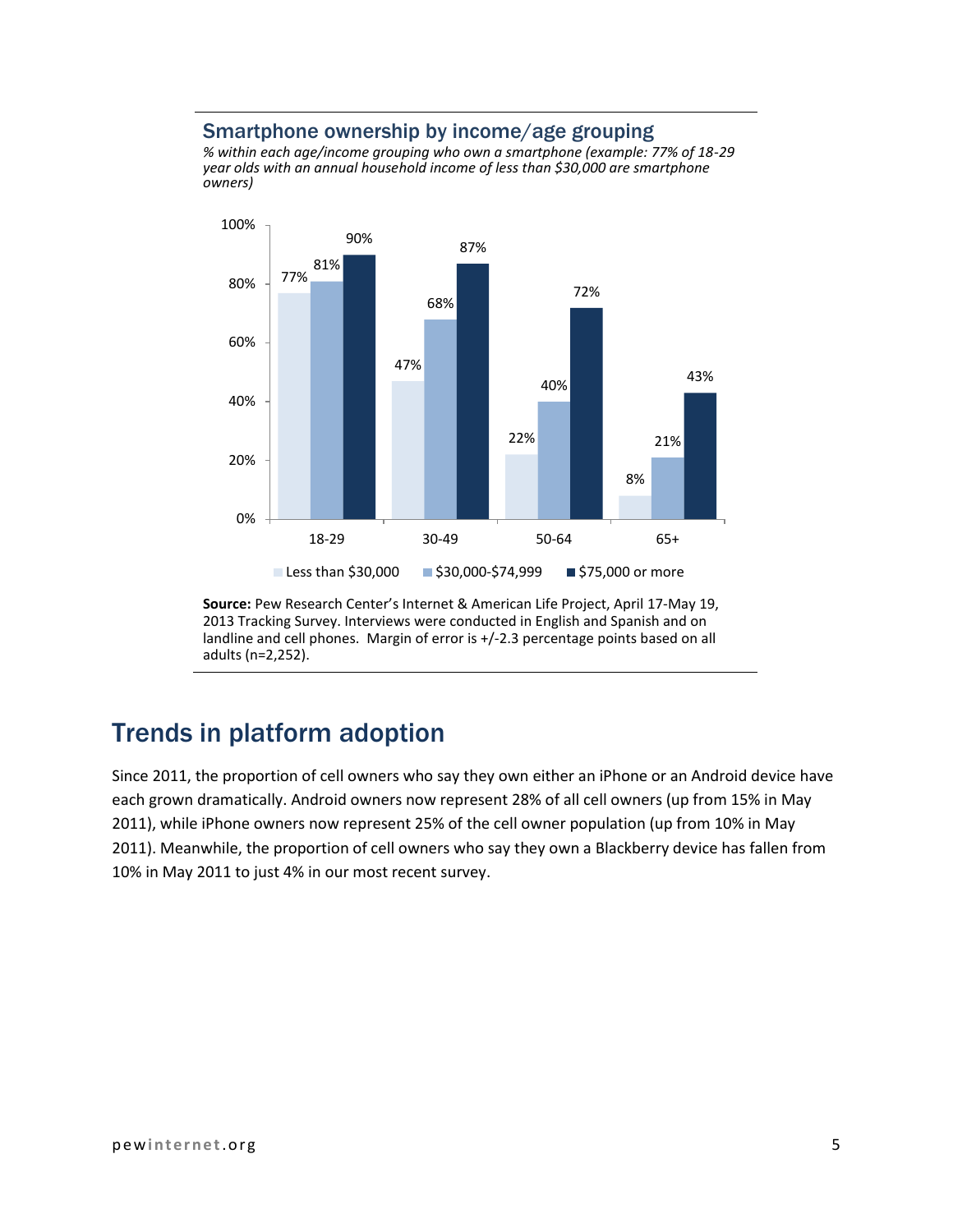### Cell owner platform choices, 2011–2013

*% of cell phone owners who say their phone is …*



**Source:** Pew Research Center's Internet & American Life Project April 26-May 22, 2011, January 20-February 19, 2012, and April 17-May 19, 2013 tracking surveys. For 2013 data, n=2,252 adults and survey includes 1,127 cell phone interviews. All surveys include Spanish-language interviews.

Android and iPhone owners are equally common within the cell owner population as a whole, although this ratio differs across various demographic groups. Cell phone owners from a wide range of educational and household income groupings have similar levels of Android adoption, but those from the upper end of the income and education spectrum are much more likely than those with lower income and educational levels to say they own an iPhone. Indeed, fully half—49%—of cell owners with a household income of \$150,000 or more say their phone is an iPhone. And African-American cell owners are more likely than whites or Latinos to say that their phone is an Android device as opposed to an iPhone.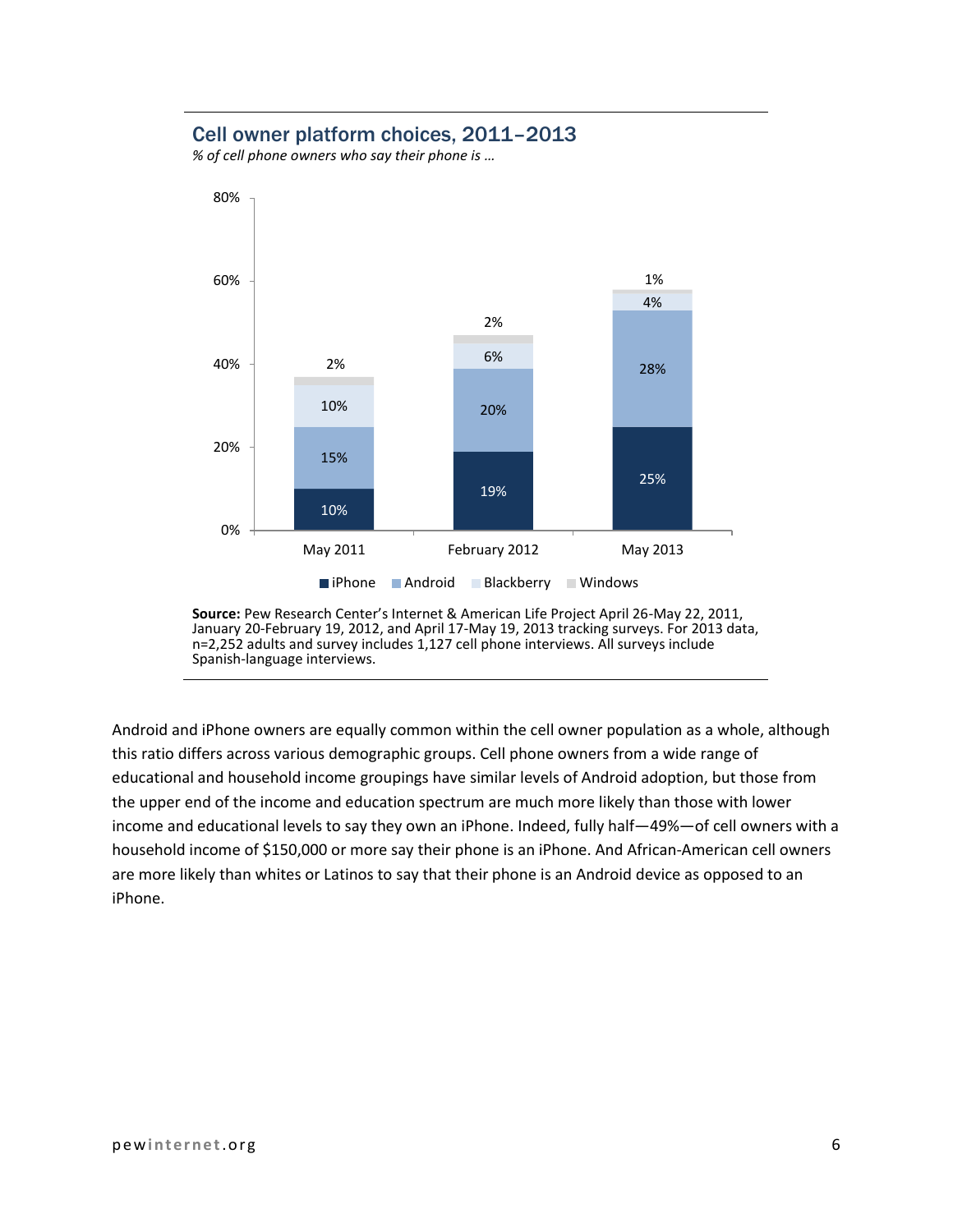#### Demographic differences in iPhone and Android ownership

*% of cell owners in each group who own an iPhone or Android*

|                         |                                 | is an iPhone                                  | % who say their phone % who say their phone<br>is an Android |  |
|-------------------------|---------------------------------|-----------------------------------------------|--------------------------------------------------------------|--|
|                         | All cell owners (n=2,076)       | 25%                                           | 28%                                                          |  |
|                         | Gender                          |                                               |                                                              |  |
| a                       | Men (n=967)                     | 24                                            | $31^{\mathrm{b}}$                                            |  |
| $\mathsf b$             | <b>Women</b> $(n=1,109)$        | 26                                            | 26                                                           |  |
| Age                     |                                 |                                               |                                                              |  |
| a                       | $18-24$ (n=238)                 | $31$ <sup>ef</sup>                            | $43^{\overline{cdef}}$                                       |  |
| $\mathbf b$             | $25-34$ (n=279)                 | $34^{\overline{def}}$                         | $40^{\sqrt{det}}$                                            |  |
| $\mathsf C$             | $35-44$ (n=283)                 | $29$ <sup>ef</sup>                            | $33$ <sup>ef</sup>                                           |  |
| d                       | 45-54 ( $n=354$ )               | $25^{\dagger}$                                | $27$ <sup>ef</sup>                                           |  |
| e                       | 55-64 ( $n=392$ )               | $19^{\dagger}$                                | $17^{\circ}$                                                 |  |
| f                       | $65 + (n=478)$                  | 11                                            | $\overline{7}$                                               |  |
|                         | Race/ethnicity                  |                                               |                                                              |  |
| a                       | White, Non-Hispanic (n=1,440)   | $27^{b}$                                      | 26                                                           |  |
| $\mathbf b$             | Black, Non-Hispanic (n=238)     | 16                                            | $42^{\text{ac}}$                                             |  |
| $\mathsf{C}$            | Hispanic (n=235)                | $26^{\rm b}$                                  | 27                                                           |  |
|                         | <b>Education attainment</b>     |                                               |                                                              |  |
| a                       | Less than high school $(n=144)$ | 11                                            | 25                                                           |  |
| $\mathsf b$             | High school grad (n=565)        | 17 <sup>3</sup>                               | 27                                                           |  |
| $\mathsf C$             | Some College (n=545)            | $27^{ab}$                                     | 31                                                           |  |
| d                       | <b>College +</b> $(n=799)$      | $38^{\overline{a} \overline{b} \overline{c}}$ | 29                                                           |  |
| <b>Household income</b> |                                 |                                               |                                                              |  |
| a                       | Less than \$30,000/yr (n=504)   | 13                                            | 28                                                           |  |
| $\mathsf b$             | \$30,000-\$49,999 (n=345)       | $23^{\text{a}}$                               | 27                                                           |  |
| $\mathsf{C}$            | \$50,000-\$74,999 (n=289)       | $25^{\text{a}}$                               | 31                                                           |  |
| d                       | $$75,000 + (n=570)$             | $40^{\overline{abc}}$                         | 31                                                           |  |

**Source:** Pew Research Center's Internet & American Life Project, April 17-May 19, 2013 Tracking Survey. Interviews were conducted in English and Spanish and on landline and cell phones. Margin of error is +/-2.4 percentage points based on cell phone owners (n=2,076).

Note: Columns marked with a superscript letter (<sup>a</sup>) or another letter indicate a statistically significant difference between that row and the row designated by that superscript letter. Statistical significance is determined inside the specific section covering each demographic trait.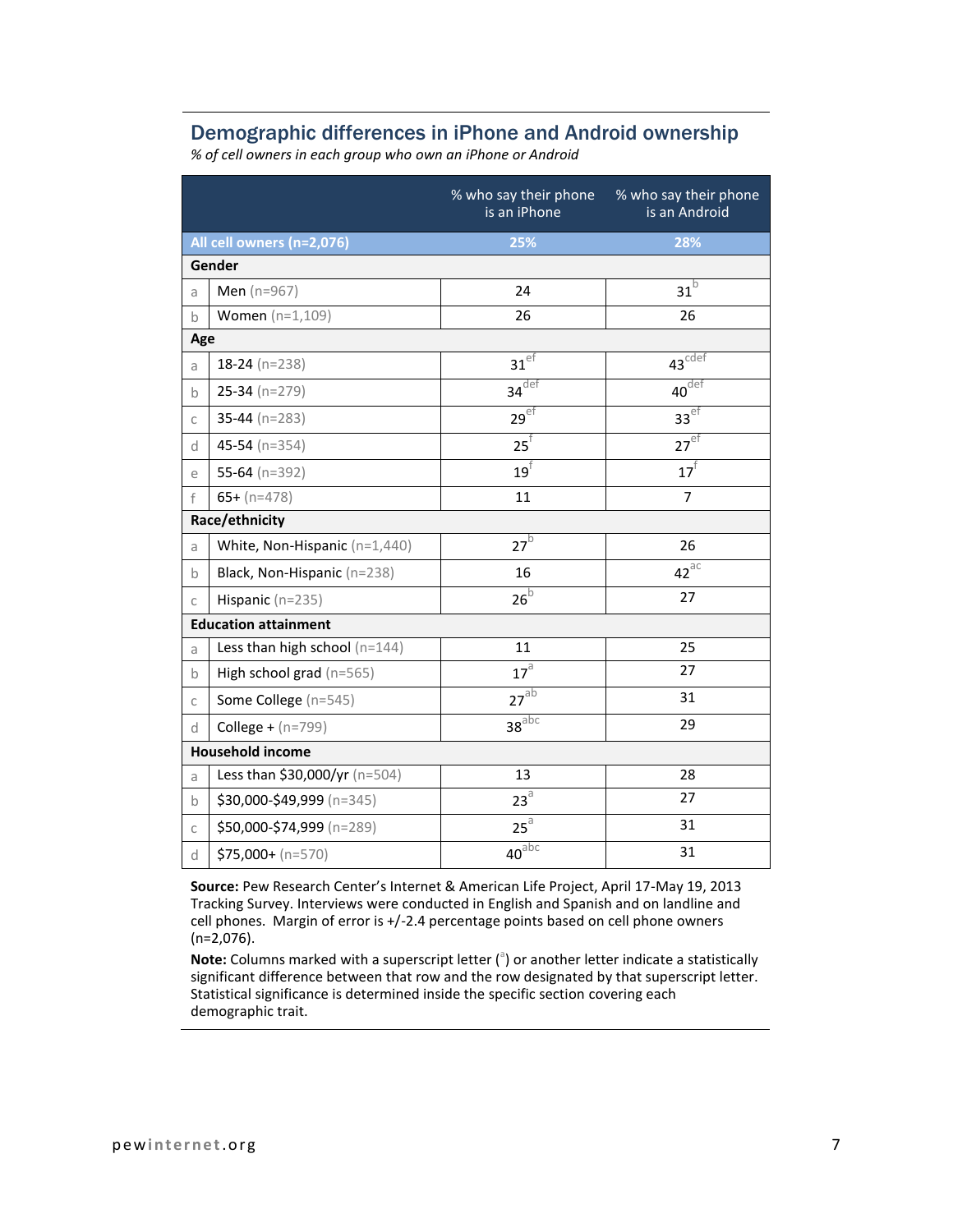## Survey Questions

#### **Spring 2013 Tracking Survey** Final Topline 5/21/2013 Data for April 17-May 19, 2013

Princeton Survey Research Associates International for the Pew Research Center's Internet & American Life Project

Sample: n=2,252 national adults, age 18 and older, including 1,127 cell phone interviews Interviewing dates: 04.17.2013 – 05.19.2013

Margin of error is plus or minus 2.3 percentage points for results based on Total [n=2,252] Margin of error is plus or minus 2.5 percentage points for results based on all internet users [n=1,895] Margin of error is plus or minus 2.4 percentage points for results based on all cell phone owners [n=2,076]

#### **Q10** Next... [IF REACHED ON A LANDLINE, READ: Please tell me if you happen to have the following items, or not.] Do you have... [INSERT ITEMS IN ORDER]?

|    |                           | <b>YES</b> | <b>NO</b> | <b>DON'T KNOW</b> | <b>REFUSED</b> |
|----|---------------------------|------------|-----------|-------------------|----------------|
| a. | A cell phone <sup>2</sup> |            |           |                   |                |
|    | Current                   | 91         | 9         | $\mathbf 0$       | $\ast$         |
|    | December 2012             | 87         | 13        | $\ast$            | 0              |
|    | November 2012             | 85         | 15        | 0                 | $\ast$         |
|    | Sept 2012                 | 85         | 15        | $\ast$            | 0              |
|    | August 2012               | 89         | 10        | 0                 | $\ast$         |
|    | April 2012                | 88         | 12        | $\ast$            | $\ast$         |
|    | February 2012             | 88         | 12        | 0                 | $\ast$         |
|    | December 2011             | 87         | 13        | 0                 | $\ast$         |
|    | August 2011               | 84         | 15        | $\ast$            | $\ast$         |
|    | May 2011                  | 83         | 17        | $\ast$            | 0              |
|    | January 2011              | 84         | 16        | $\ast$            | $\ast$         |
|    | December 2010             | 81         | 19        | $\ast$            | $\ast$         |
|    | November 2010             | 82         | 18        | 0                 | $\ast$         |
|    | September 2010            | 85         | 15        | $\ast$            | $\ast$         |
|    | May 2010                  | 82         | 18        | $\ast$            | 0              |
|    | January 2010              | 80         | 20        | 0                 | $\ast$         |
|    | December 2009             | 83         | 17        | 0                 | $\ast$         |
|    | September 2009            | 84         | 15        | $\ast$            | $\ast$         |
|    | April 2009                | 85         | 15        | $\ast$            | $\ast$         |
|    | Dec 2008                  | 84         | 16        | $\ast$            | $\ast$         |
|    | <b>July 2008</b>          | 82         | 18        | $\ast$            | --             |
|    | May 2008                  | 78         | 22        | $\ast$            | 0              |
|    | April 2008                | 78         | 22        | $\ast$            |                |
|    | January 2008              | 77         | 22        | $\ast$            |                |
|    |                           |            |           |                   |                |

 $^2$  Question was asked of landline sample only. Results shown here have been recalculated to include cell phone sample in the "Yes" percentage. Beginning September 2007, question/item was not asked of the cell phone sample, but trend results shown here reflect Total combined Landline and cell phone sample. In past polls, question was sometimes asked as an independent question and sometimes as an item in a series. Wording may vary from survey to survey.

 $\overline{\phantom{a}}$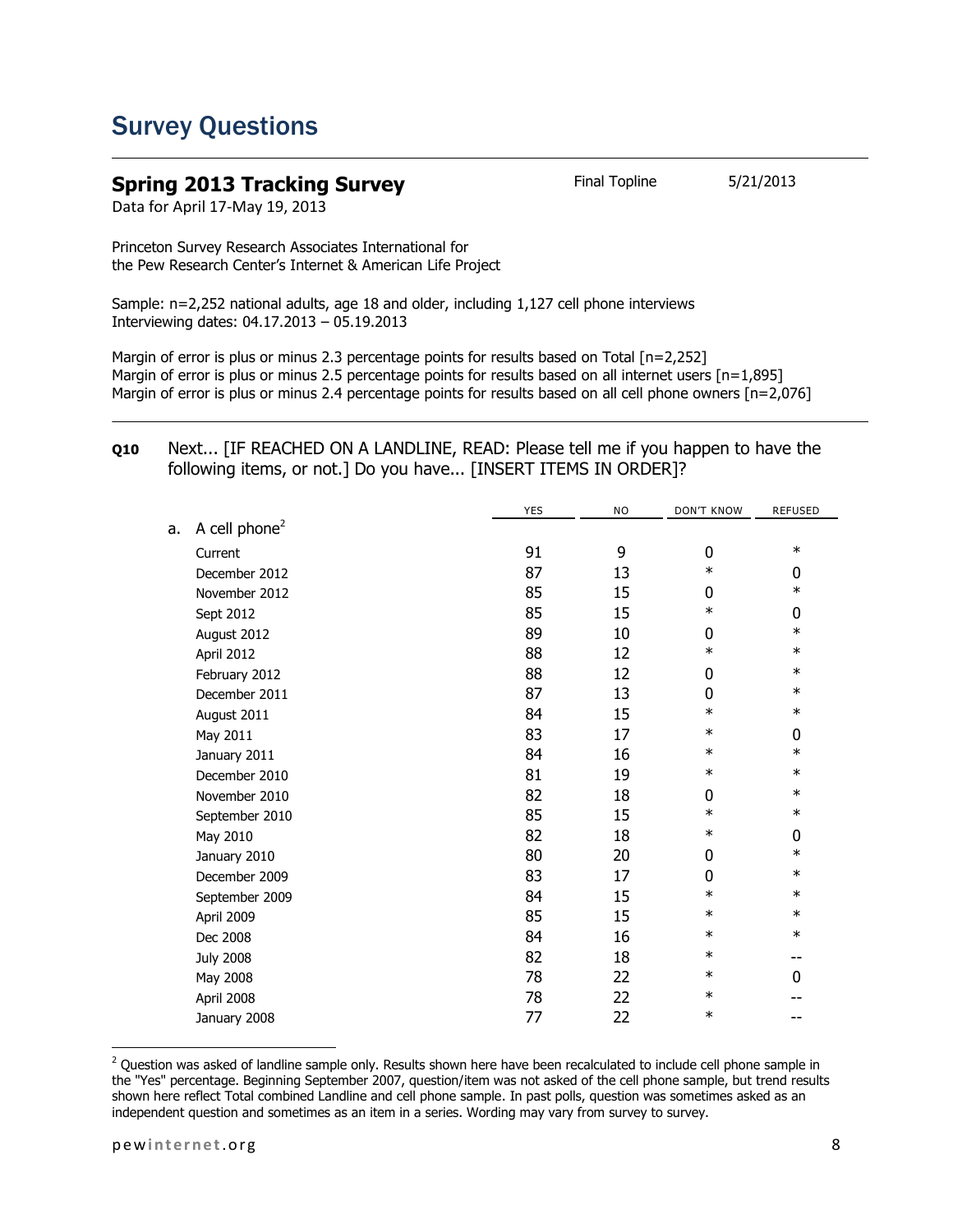| Dec 2007             | 75 | 25 | ∗      | $- -$ |
|----------------------|----|----|--------|-------|
| Sept 2007            | 78 | 22 | $\ast$ | $- -$ |
| April 2006           | 73 | 77 | $\ast$ | $- -$ |
| January 2005         | 66 | 34 | $\ast$ | $- -$ |
| November 23-30, 2004 | 65 | 35 | $\ast$ | $- -$ |

**SMART1** Some cell phones are called "smartphones" because of certain features they have. Is your cell phone a smartphone or not, or are you not sure?<sup>3</sup>

|                          | YES.<br>SMARTPHONE | NO, NOT A<br>SMARTPHONE | NOT SURE/DON'T<br>KNOW | REFUSED |
|--------------------------|--------------------|-------------------------|------------------------|---------|
| Current $[N=2,076]$      | 55                 | 39                      |                        | $\ast$  |
| December 2012 [N=1,954]  | 52                 | 41                      | h                      | $\ast$  |
| November 2012 [N=1,992]  | 55                 | 38                      | b                      | $\ast$  |
| September 2012 [N=2,581] | 53                 | 40                      | h                      | $\ast$  |
| April 2012 [N=1,954]     | 46                 | 44                      | 10                     | $\ast$  |
| February 2012 [N=1,961]  | 45                 | 46                      | 8                      | $\ast$  |
| May 2011 [N=1,914]       | 33                 | 53                      | 14                     | $\ast$  |

Based on cell phone owners

**SMART2** Which of the following best describes the type of cell phone you have? Is it an iPhone, a Blackberry, an Android phone, a Windows phone, or something else?<sup>4</sup>

|      | <b>CURRENT</b> |                                         | <b>FEB 2012</b> | <b>DEC 2011</b> | MAY 2011   |
|------|----------------|-----------------------------------------|-----------------|-----------------|------------|
| $\%$ | 25             | iPhone                                  | 19              | 15              | 10         |
|      | 4              | Blackberry                              | h               | 8               | 10         |
|      | 28             | Android                                 | 20              | 20              | 15         |
|      |                | Windows                                 |                 |                 |            |
|      | n/a            | Palm                                    |                 |                 |            |
|      | 15             | Basic cell phone $-$ unspecified (VOL.) | 16              | 18              | 8          |
|      |                | Flip phone - unspecified (VOL.)         |                 |                 |            |
|      | כ.             | Samsung - unspecified (VOL.)            |                 |                 |            |
|      |                | $LG$ – unspecified (VOL.)               |                 |                 |            |
|      |                | Tracfone (VOL.)                         |                 |                 |            |
|      |                | Motorola – unspecified (VOL.)           |                 |                 |            |
|      |                | Nokia - unspecified (VOL.)              |                 |                 |            |
|      | ∗              | Pantech - unspecified (VOL.)            |                 |                 |            |
|      |                | Something else (SPECIFY)                |                 |                 | 16         |
|      |                | Don't know                              |                 |                 | 13         |
|      |                | Refused                                 | ж               |                 |            |
|      | [n=2,076]      |                                         | $[n=1,961]$     | $[n=2,771]$     | $[n=1914]$ |

 $\overline{\phantom{a}}$ 

<sup>&</sup>lt;sup>3</sup> September 2012 through December 2012, question wording was: "Some cell phones are called "smartphones" because of certain features they have. Is your cell phone a smartphone, such as an iPhone, Android, Blackberry or Windows phone, or are you not sure?"

<sup>&</sup>lt;sup>4</sup> Prior to the current survey, question wording was: "Which of the following best describes the type of cell phone you have? Is it an iPhone, a Blackberry, an Android phone, a Windows phone, a Palm, or something else?"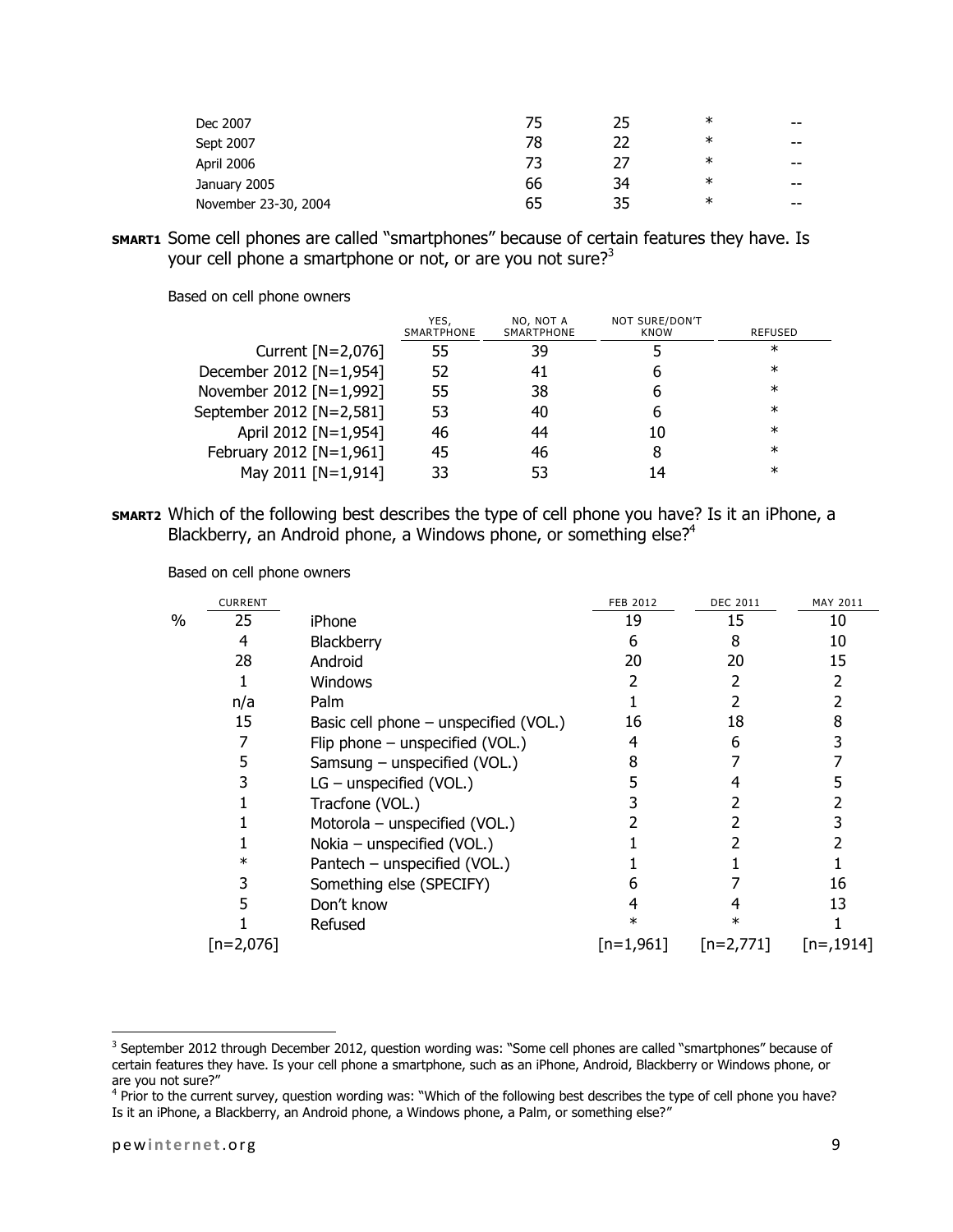# Methods

This report is based on the findings of a survey on Americans' use of the Internet. The results in this report are based on data from telephone interviews conducted by Princeton Survey Research Associates International from April 17 to May 19, 2013, among a sample of 2,252 adults, age 18 and older. Telephone interviews were conducted in English and Spanish by landline (1,125) and cell phone (1,127, including 571 without a landline phone). For results based on the total sample, one can say with 95% confidence that the error attributable to sampling is plus or minus 2.3 percentage points. For results based on Internet users5 (n=1,895), the margin of sampling error is plus or minus 2.5 percentage points. In addition to sampling error, question wording and practical difficulties in conducting telephone surveys may introduce some error or bias into the findings of opinion polls.

A combination of landline and cellular random digit dial (RDD) samples was used to represent all adults in the United States who have access to either a landline or cellular telephone. Both samples were provided by Survey Sampling International, LLC (SSI) according to PSRAI specifications. Numbers for the landline sample were drawn with equal probabilities from active blocks (area code + exchange + twodigit block number) that contained three or more residential directory listings. The cellular sample was not list-assisted, but was drawn through a systematic sampling from dedicated wireless 100-blocks and shared service 100-blocks with no directory-listed landline numbers.

New sample was released daily and was kept in the field for at least five days. The sample was released in replicates, which are representative subsamples of the larger population. This ensures that complete call procedures were followed for the entire sample. At least 7 attempts were made to complete an interview at a sampled telephone number. The calls were staggered over times of day and days of the week to maximize the chances of making contact with a potential respondent. Each number received at least one daytime call in an attempt to find someone available. For the landline sample, interviewers asked to speak with the youngest adult male or female currently at home based on a random rotation. If no male/female was available, interviewers asked to speak with the youngest adult of the other gender. For the cellular sample, interviews were conducted with the person who answered the phone. Interviewers verified that the person was an adult and in a safe place before administering the survey. Cellular sample respondents were offered a post-paid cash incentive for their participation. All interviews completed on any given day were considered to be the final sample for that day.

Weighting is generally used in survey analysis to compensate for sample designs and patterns of nonresponse that might bias results. A two-stage weighting procedure was used to weight this dual-frame sample. The first-stage corrected for different probabilities of selection associated with the number of adults in each household and each respondent's telephone usage patterns.6 This weighting also adjusts for the overlapping landline and cell sample frames and the relative sizes of each frame and each sample.

l

 $^5$  Internet user definition includes those who use the internet or email at least occasionally or access the internet on a mobile handheld device at least occasionally.

<sup>&</sup>lt;sup>6</sup> i.e., whether respondents have only a landline telephone, only a cell phone, or both kinds of telephone.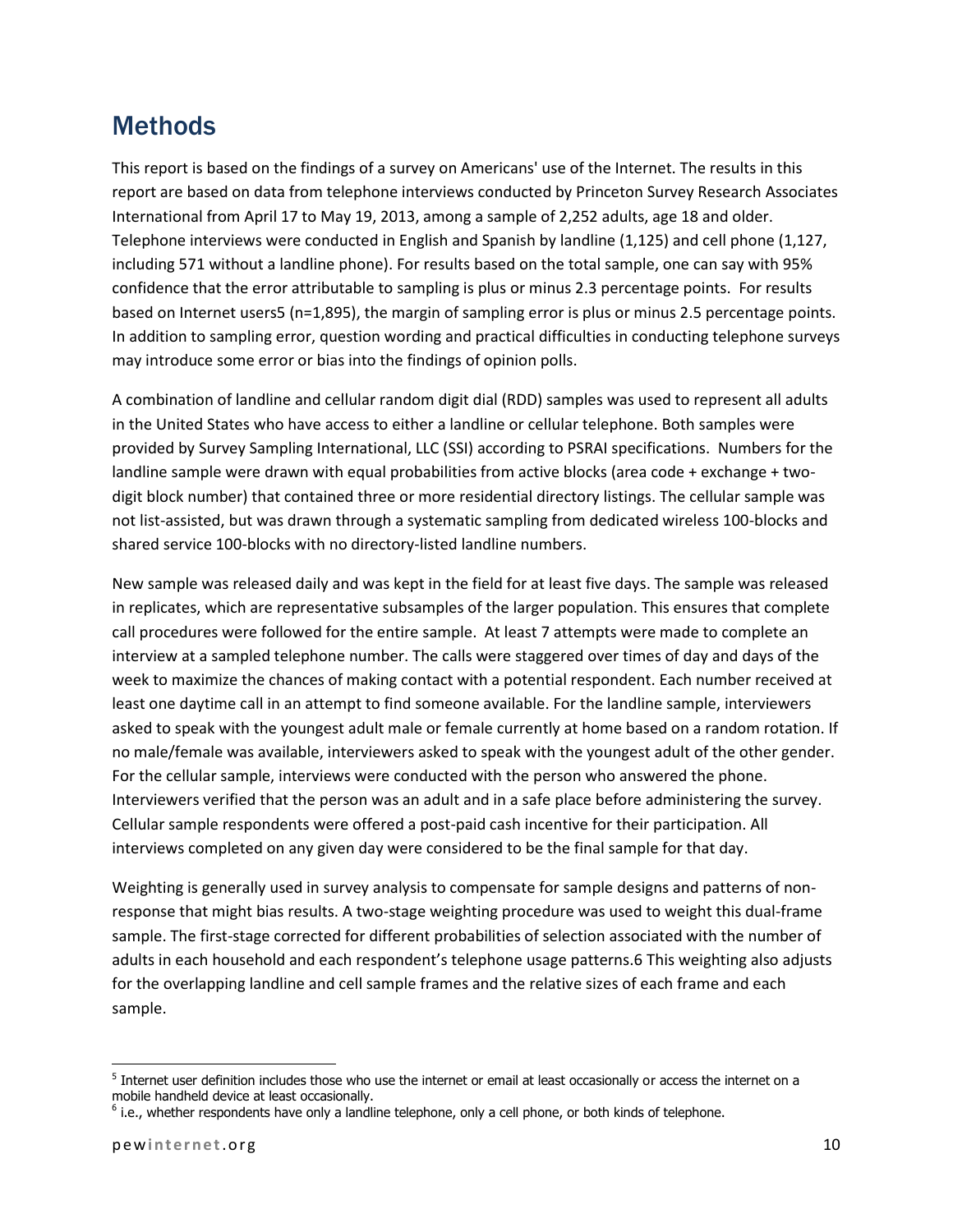The second stage of weighting balances sample demographics to population parameters. The sample is balanced to match national population parameters for sex, age, education, race, Hispanic origin, region (U.S. Census definitions), population density, and telephone usage. The Hispanic origin was split out based on nativity; U.S born and non-U.S. born. The basic weighting parameters came from the US Census Bureau's 2011 American Community Survey data. The population density parameter was derived from Census 2010 data. The telephone usage parameter came from an analysis of the January-June 2012 National Health Interview Survey.

| <b>Sample Disposition</b> |        |                                  |
|---------------------------|--------|----------------------------------|
| Landline                  | Cell   |                                  |
| 41,291                    | 24,698 | <b>Total Numbers Dialed</b>      |
|                           |        |                                  |
| 1,755                     | 411    | Non-residential                  |
| 1,516                     | 88     | Computer/Fax                     |
| 12                        | ----   | Cell phone                       |
| 24,344                    | 9,674  | Other not working                |
| 2,038                     | 226    | Additional projected not working |
| 11,626                    | 14,299 | Working numbers                  |
| 28.2%                     | 57.9%  | <b>Working Rate</b>              |
|                           |        |                                  |
| 679                       | 75     | No Answer / Busy                 |
| 3,442                     | 3,668  | <b>Voice Mail</b>                |
| 41                        | 16     | <b>Other Non-Contact</b>         |
| 7,464                     | 10,540 | Contacted numbers                |
| 64.2%                     | 73.7%  | <b>Contact Rate</b>              |
|                           |        |                                  |
| 450                       | 1,537  | Callback                         |
| 5,786                     | 7,097  | Refusal                          |
| 1,228                     | 1,906  | Cooperating numbers              |
| 16.5%                     | 18.1%  | <b>Cooperation Rate</b>          |
|                           |        |                                  |
| 45                        | 68     | Language Barrier                 |
|                           | 684    | Child's cell phone               |
| 1,183                     | 1,154  | Eligible numbers                 |
| 96.3%                     | 60.5%  | <b>Eligibility Rate</b>          |
|                           |        |                                  |
| 58                        | 27     | Break-off                        |
| 1,125                     | 1,127  | Completes                        |
| 95.1%                     | 97.7%  | <b>Completion Rate</b>           |
|                           |        |                                  |
| 10.0%                     | 13.0%  | <b>Response Rate</b>             |

Following is the full disposition of all sampled telephone numbers:

The disposition reports all of the sampled telephone numbers ever dialed from the original telephone number samples. The response rate estimates the fraction of all eligible respondents in the sample that were ultimately interviewed. At PSRAI it is calculated by taking the product of three component rates: